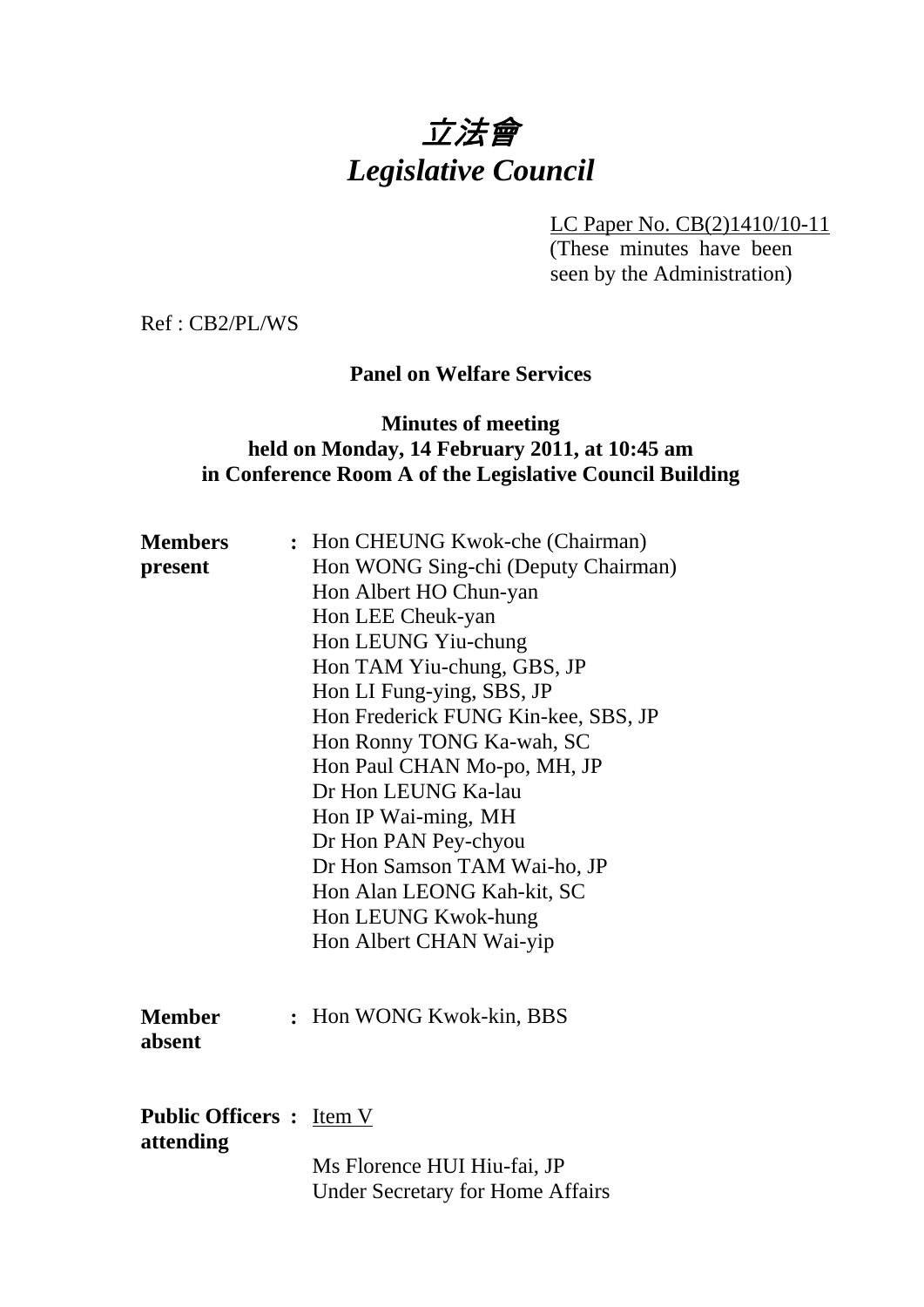Mrs Mimi LEE Mei-mei, JP Deputy Director of Home Affairs (1)

Mr Andrew TSANG Yue-tung, JP Assistant Director of Home Affairs (2)

#### Item VI

Mrs Alison LAU Principal Assistant Secretary for Labour and Welfare (Welfare) 2

Mr CHEUNG Hing-wah Deputy Director of Social Welfare (Services)

Mrs Anna MAK Assistant Director of Social Welfare (Family and Child Welfare)

#### **Attendance by :** Item V **invitation**

Hong Kong General Chamber of Social Enterprises Limited

Mr YIU Hung-chi Council Member

The Hong Kong Council of Social Service

Mr CHUA Hoi-wai Business Director

Hong Kong Social Workers' General Union

Mr LEE Kin-kan

**Item VI** 

Against Child Abuse Ltd.

Mrs Priscilla LUI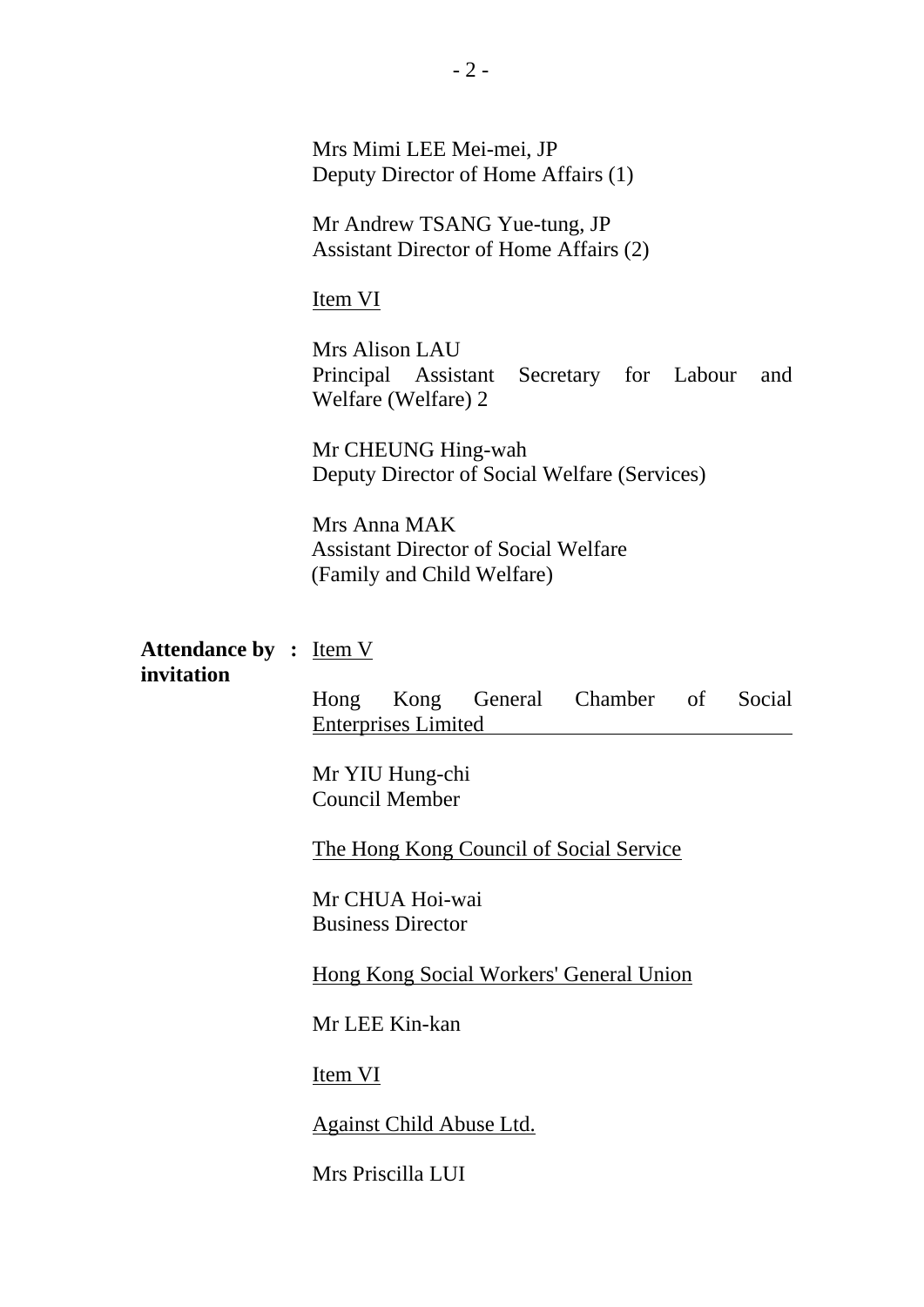|        |                               | Director                                                                |
|--------|-------------------------------|-------------------------------------------------------------------------|
|        |                               | <b>Hong Kong College of Paediatricians</b>                              |
|        |                               | Dr Patricia IP<br>Member, Professional and General Affairs<br>Committee |
|        |                               | <b>Hong Kong Committee on Children's Rights</b>                         |
|        |                               | Dr CHOW Chun-bong<br>Chairman                                           |
|        |                               | <u>The Hong Kong Council of Social Service</u>                          |
|        |                               | Mr Ken CHAN<br>Chief Officer, Service Development (Children &<br>Youth) |
|        | <b>Clerk</b> in<br>attendance | : Miss Betty MA<br>Chief Council Secretary (2) 4                        |
|        | <b>Staff in</b><br>attendance | : Mr YICK Wing-kin<br><b>Assistant Legal Adviser 8</b>                  |
|        |                               | Ms Yvonne YU<br>Senior Council Secretary (2) 5                          |
|        |                               | Miss Karen LAI<br>Council Secretary (2) 4                               |
|        |                               | Miss Maggie CHIU<br>Legislative Assistant (2) 4                         |
|        |                               | Miss Tifa LEUNG<br>Clerical Assistant (2) 4                             |
| Action |                               |                                                                         |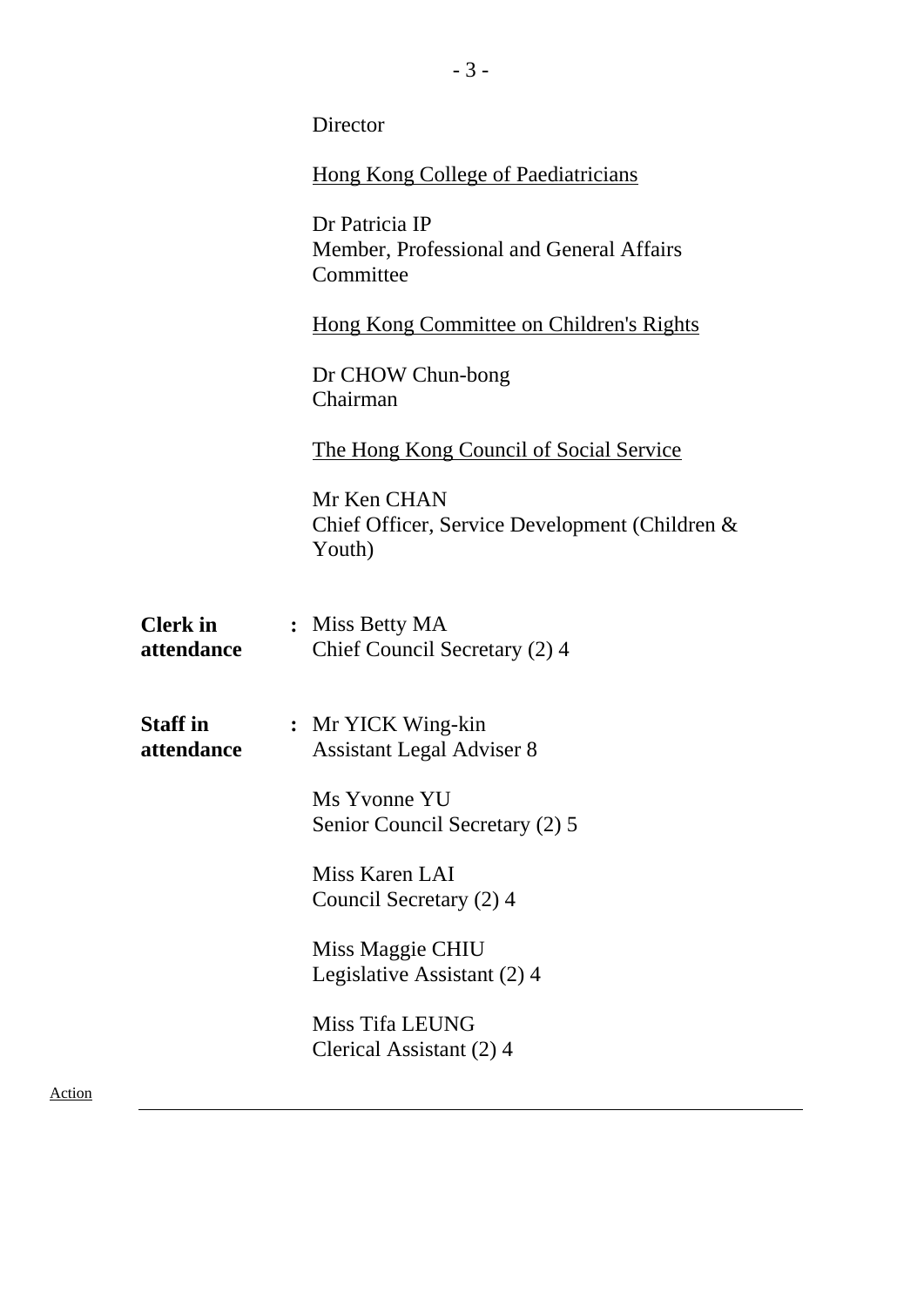# **I. Confirmation of minutes**

[LC Paper No. CB(2)971/10-11]

The minutes of the meeting held on 13 December 2010 were confirmed.

#### **II. Information paper(s) issued since the last meeting**  [LC Paper Nos. CB(2)843/10-11(01), CB(2)897/10-11(01) and CB(2)1018/10-11(01)]

2. Members noted that the following papers had been issued since the last meeting -

- (a) Letter dated 17 January 2011 from Hon WONG Sing-chi requesting the Panel to discuss the subject of tackling domestic violence; and
- (b) Letter dated 21 January 2011 from Hon WONG Sing-chi regarding the rent allowance under the Comprehensive Social Security Assistance Scheme, and the Administration's response dated 11 February 2011.

#### **III. Items for discussion at the next meeting**  [LC Paper Nos. CB(2)972/10-11(01) to (02)]

3. Members agreed to discuss the following items proposed by the Administration at the next meeting on 14 March 2011 at 10:45 am –

- (a) Proposed amendments to the Guardianship of Minors Ordinance; and
- (b) Setting up of a New Integrated Rehabilitation Services Centre for Persons with Disabilities at Kau Wah Keng, Kwai Chung.

4. The Chairman said that to his knowledge, the Social Welfare Advisory Committee ("SWAC") would put forward its report on the long-term social welfare planning together with its recommendations for consideration of the Labour and Welfare Bureau ("LWB") in late February or early March 2011. Given that LWB would revert to the Panel on how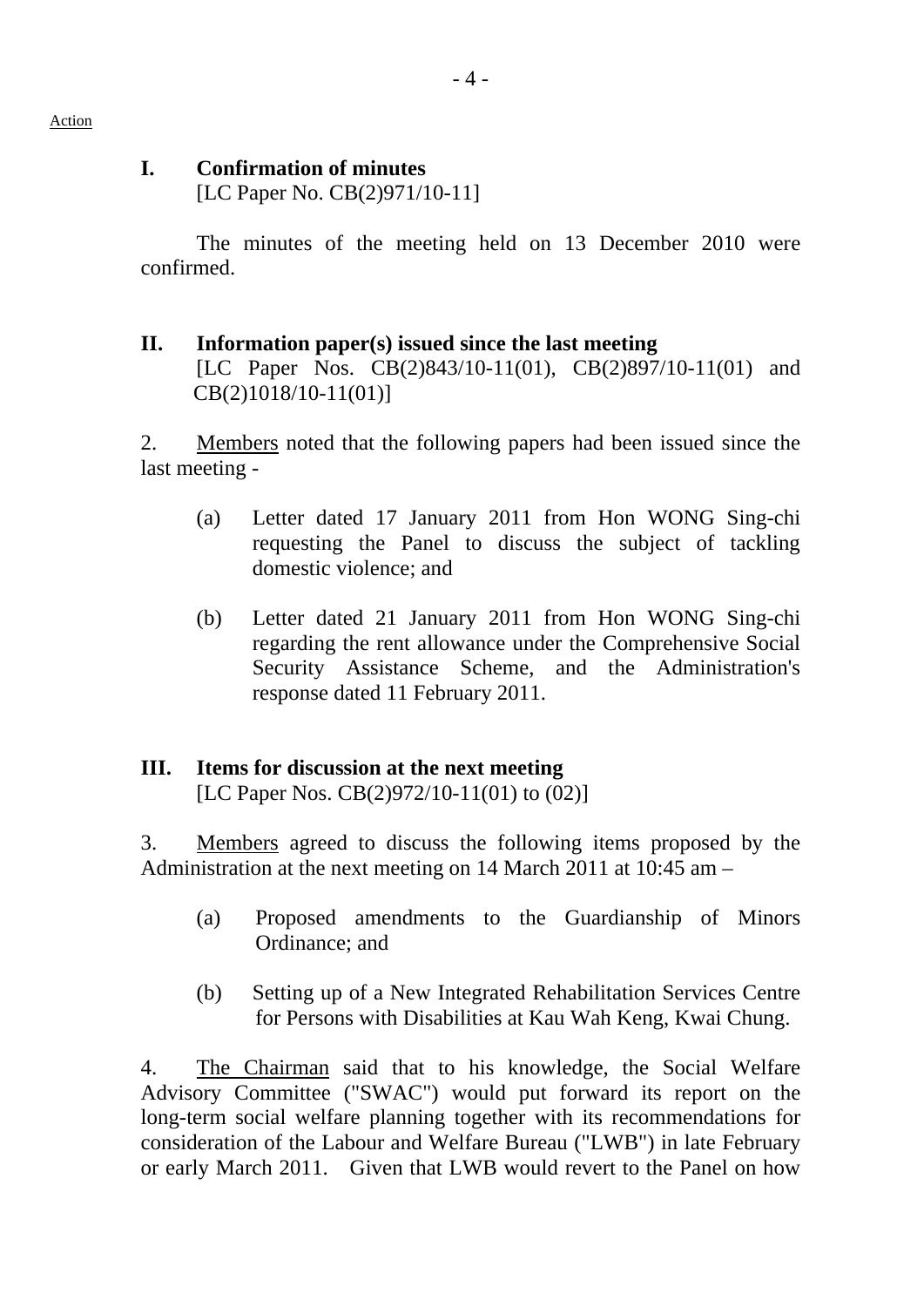it would take forward the recommendations of SWAC, the Chairman said that the Administration should provide an update on the latest developments before it finalized its position on SWAC's recommendations. The Chairman suggested and members agreed that an additional item "Update on the long-term social welfare planning" should be added to the agenda of the next regular meeting on 14 March 2011.

# **IV. Continuation of work of the Subcommittee on Residential and Community Care Services for Persons with Disabilities and the Elderly**

[LC Paper No. CB(2)972/10-11(03)]

5. Referring members to the paper, the Chairman said that it was envisaged that the Subcommittee on Residential and Community Care Services for Persons with Disabilities and the Elderly ("the Subcommittee") would need to hold further meetings to pursue a few outstanding issues with the Administration as set out in the paper. The Subcommittee agreed at its meeting on 24 January 2011 that it should continue its work in the 2010-2011 session. The Chairman then sought members' agreement with the Subcommittee's proposal to continue its work beyond the 12-month period. Members agreed. The Chairman advised that a report would be made to the House Committee on 25 February 2011 on the justifications for continuing the work of the Subcommittee in the 2010-2011 session.

**V. Enhancing Self-Reliance Through District Partnership Programme** 

[LC Paper Nos. CB(2)972/10-11(04) to (05), CB(2)1019/10-11(01) and CB(2)1128/10-11(01)]

6. At the invitation of the Chairman, Under Secretary for Home Affairs ("USHA") briefed members on the improvement measures for the Enhancing Self-Reliance Through District Partnership Programme ("the ESR Programme"). She elaborated that since its launch in 2006, the ESR Programme had approved a total grant of about \$110 million for non-profit-making organisations to launch some 110 new social enterprise ("SE") projects, creating some 1,800 job opportunities. Apart from the ESR Programme, the Government had been carrying out a number of measures to foster the development of SEs, including advertising and promotional events on SEs and socially responsible consumption, business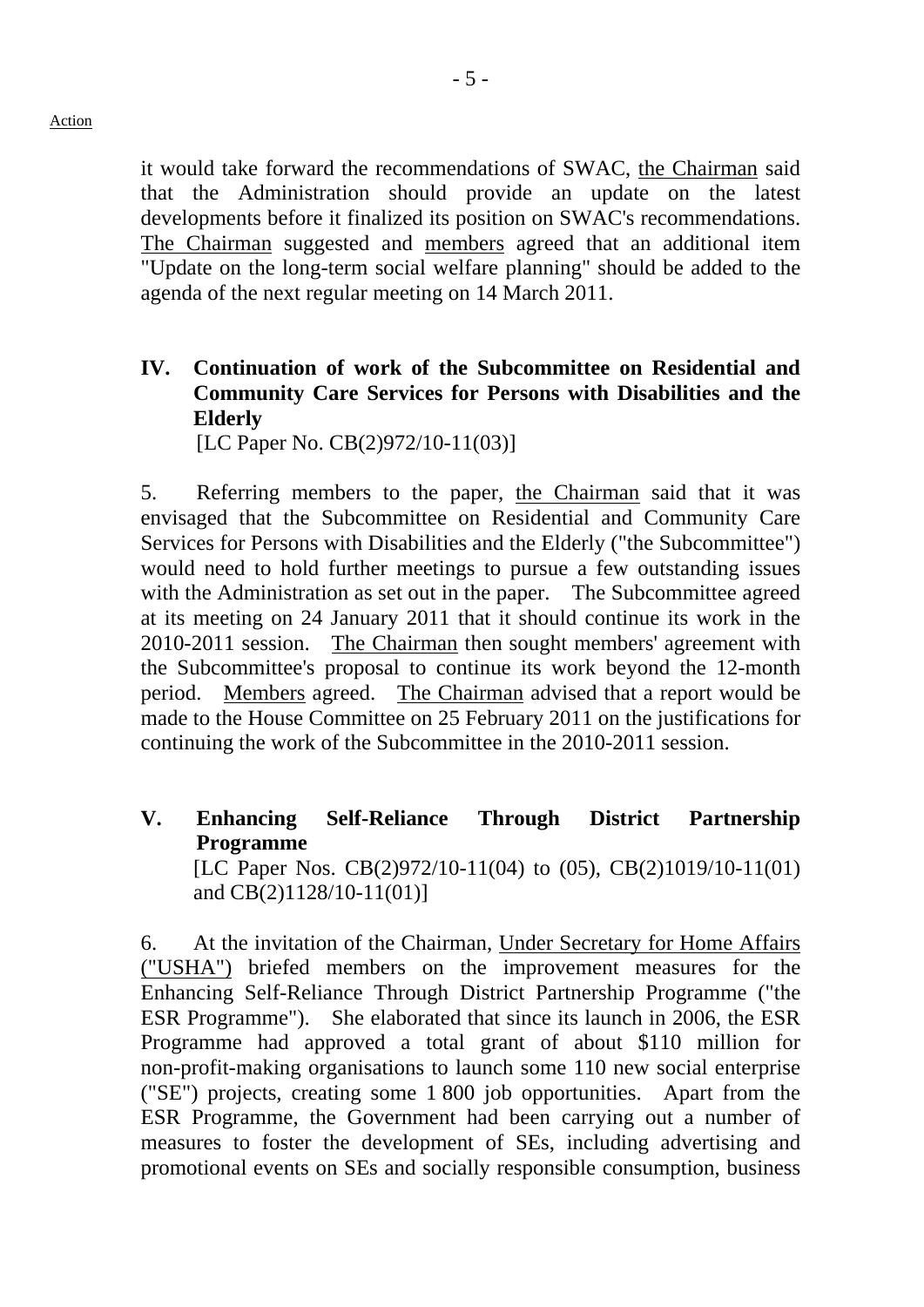Action

partnership programmes and training and outreach programmes to raise the public awareness and acceptance of SE products and services.

7. USHA advised that the Home Affairs Department ("HAD") had been reviewing from time to time the operation of the ESR Programme in consultation with the relevant stakeholders. With the aim of encouraging and facilitating the establishment of more SEs and strengthening the support for grantees, HAD would introduce the improvement measures set out in the discussion paper, which were applicable to applications received from 2011 onwards. The key ones include –

- (a) extending the funding period from a maximum of two years to three years, while the funding ceiling of \$3 million per project remained unchanged; and
- (b) relaxing the eligibility for applying for the seed grants of the ESR Programme, on a trial basis, to non-profit-making organisations which had not registered under section 88 of the Inland Revenue Ordinance (Cap. 112) ("non-section 88 applicants").

Meeting with deputations

*Hong Kong General Chamber of Social Enterprises Limited*  [LC Paper No. CB(2)1128/10-11(01)]

8. Mr YIU Hung-chi said that the ultimate goal of SEs was to be operating on a self-financing and self-reliance basis. According to the findings of a survey conducted by the Chamber in 2009, 236 small to medium sized SEs which responded to the survey indicated that 80% of their income came from the sale of products and services. This revealed that SEs were capable of operating on a self-financing basis. In addition, of the 7,220 job opportunities created, 50% of the employees were the socially disadvantaged. Mr YIU made the following views on further enhancement of the ESR Programme –

(a) the eligibility for the ESR Programme should be further relaxed to accept applications from profit making organisations, while priority should be given to those wholly owned by charitable organisations;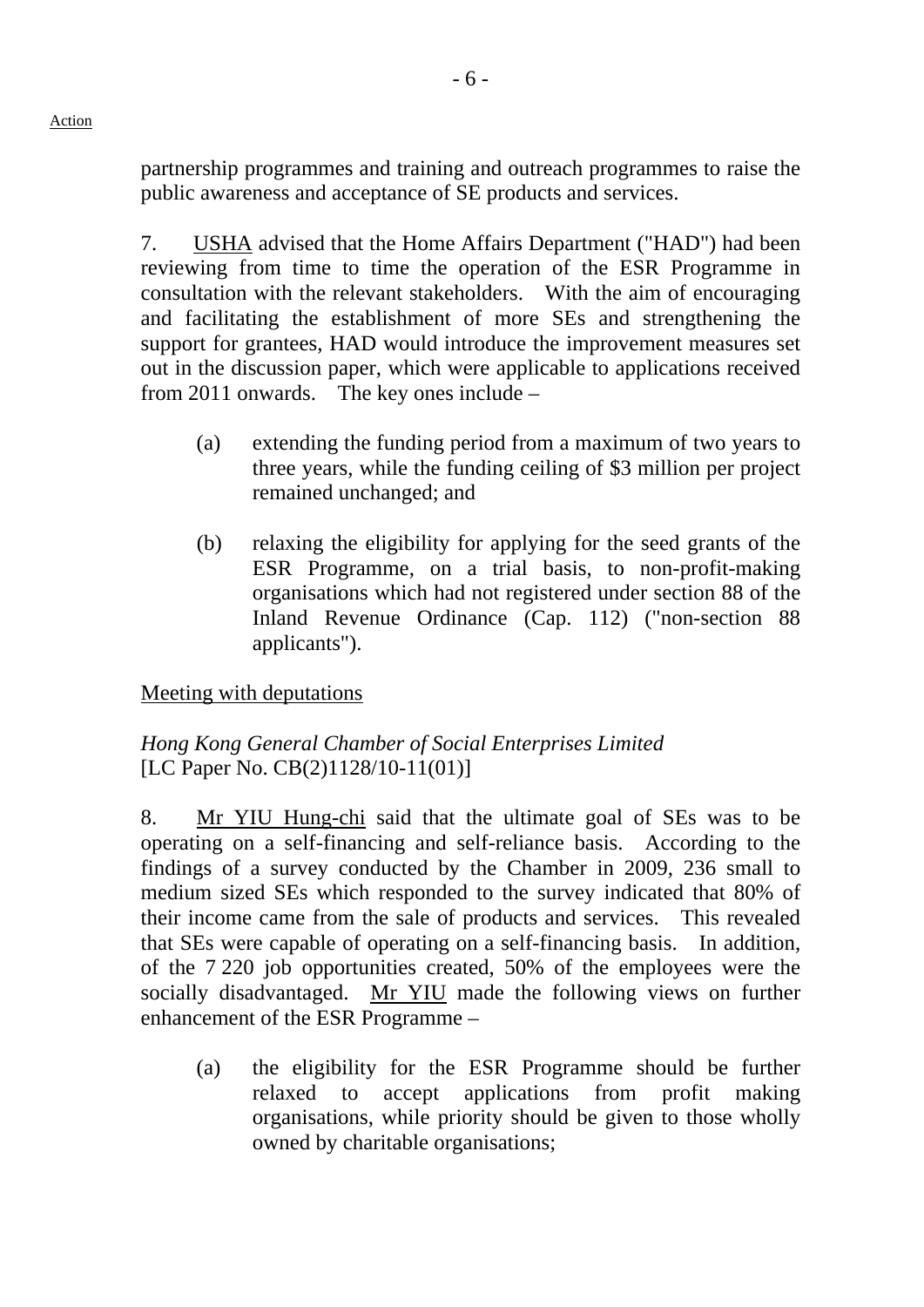- (b) SE operators might apply for the ESR Programme only if they had completed at least 40 hours training on entrepreneurship and financial management;
- (c) the funding period should be extended to four years to prevent possible closure of SEs due to deficits during the initial years of operation;
- (d) incentive be given to those SEs which had operated for more than three years;
- (e) a resource centre should be set up to provide business support, consultancy and training programmes to SEs;
- (f) a platform should be set up to facilitate the collaboration of SEs with the business sector to undertake product research and development; and
- (g) views from the SE sector should be gauged in deciding the way forward for the ESR Programme.

# *The Hong Kong Council of Social Service ("HKCSS")*

9. Mr CHUA Hoi-wai said that according to the findings of a recent survey conducted by HKCSS, while the operation of SEs faced certain difficulties, both the mode of operation and the business were improving. As shown from the Social Enterprise Directory compiled by HKCSS, it was encouraging that on average 70% of SE employees were the disadvantaged. It was proven that the establishment of SEs had brought about social benefits to the community at large.

10. Mr CHUA further said that HKCSS in general supported the improvement measures for the ESR Programme, such as accepting applications from non-section 88 applicants if they would reinvest the profits into the SE projects, and extending the funding period to three years. However, HKCSS expressed reservation with the provision of incentive grants for business expansion having regard to the fact that a SE with good business performance would be able to secure investment. As such, a lower priority could be given to taking forward the incentive grants. In his view, the major challenge faced by SEs was soaring rentals. To provide assistance to SEs, the Government should consider, say,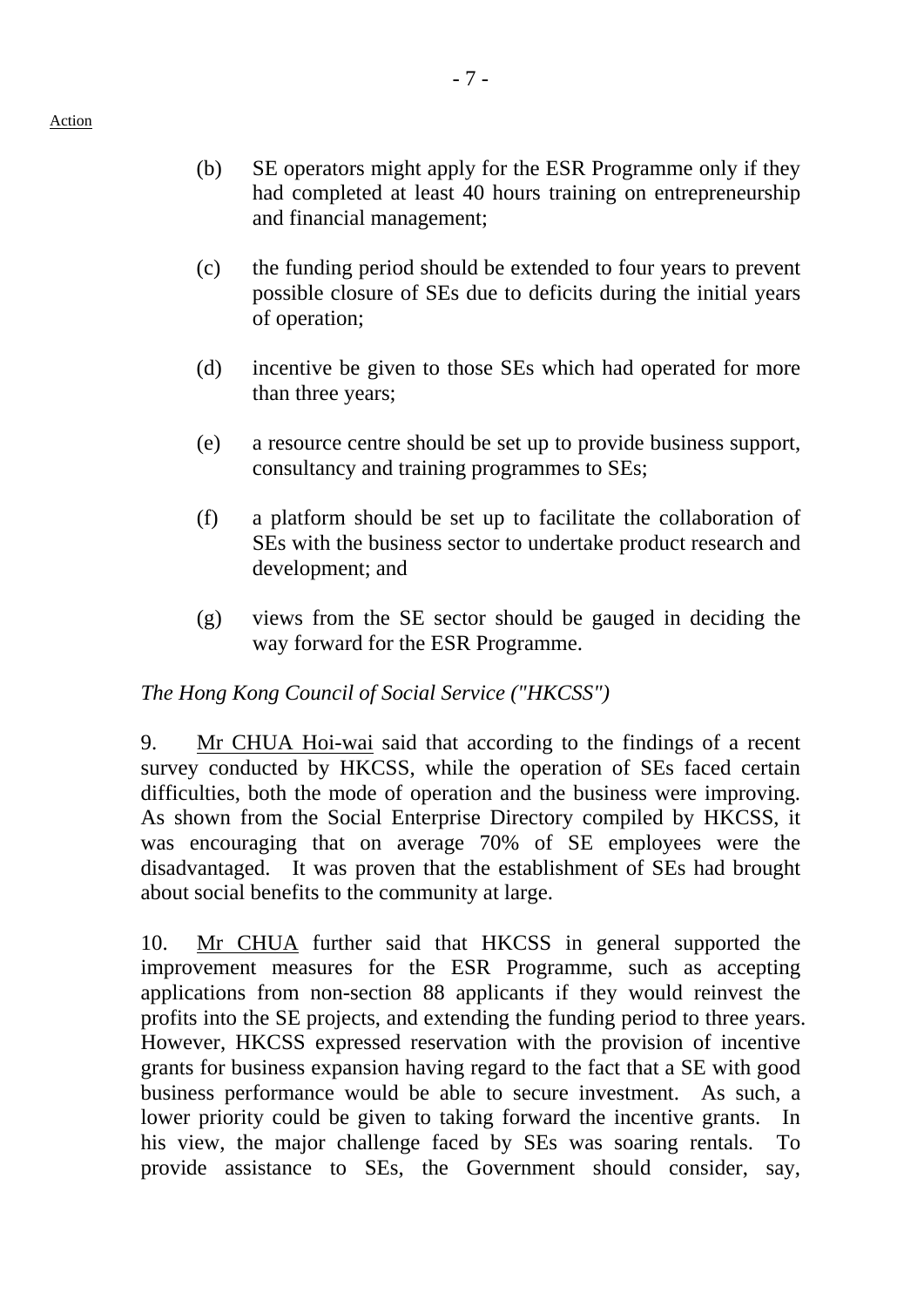#### Action

encouraging the Housing Authority and The Link Real Estate Investment Trust ("The Link REIT") to offer rent concession to SEs. This apart, the Administration should provide financial assistance to the SE sector to establish a communication and collaboration platform.

# *Hong Kong Social Workers' General Union [LC Paper No. CB(2)1019/10-11(01)]*

11. Mr LEE Kin-kan presented the views of the Hong Kong Social Workers' General Union as detailed in the submission. Mr LEE said that as revealed from the decreasing number of applications for the ESR Programme and jobs created for the disadvantaged, the development of SEs had slowed down. Pointing out that the major difficulties faced by SEs was to compete with the commercial sector and lack of relevant experience and professional knowledge in running a business, the Administration should provide assistance for SEs to engage profession and consultancy to run their business and award more government service contracts to SEs. Mr LEE further said that the Government should draw up long-term goals and indicators for evaluation of the effectiveness of measures in promoting the development of SEs, as well as set up a delegated office to formulate the policy for developing SEs and be responsible for overseeing and promoting the sustainable development of SEs.

#### Discussion

12. At the invitation of Ms LI Fung-ying, Mr YIU Hung-chi of the Hong Kong General Chamber of Social Enterprises Limited elaborated that the proposal to accept non-section 88 applicants under the ESR Programme would address the difficulties faced by some SEs which had not been registered under section 88 of Cap.112 for various reasons.

13. Noting that a trial scheme would be launched to accept non-section 88 applicants under the ESR Programme, Ms LI Fung-ying sought more information on the additional monitoring measures to be introduced for these applicants. Ms LI asked about the approving criteria for the incentive grants for business expansion and supplementary grants for grantees with business hardship.

14. Deputy Director of Home Affairs (1) ("DDHA(1)") said that presently, to be eligible for application under the ESR Programme, an applicant must be a bona fide non-profit-making organisation which had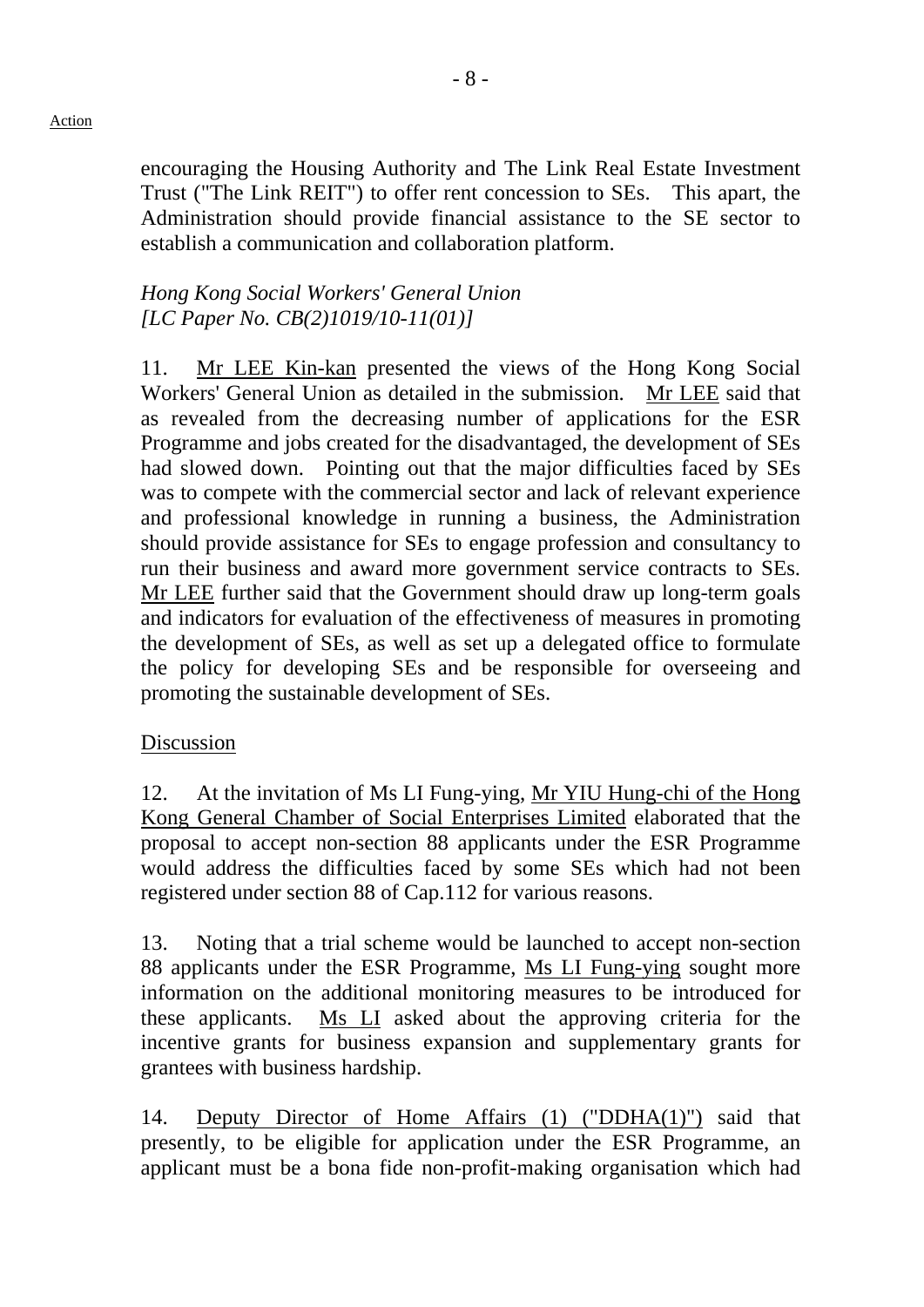been registered under section 88 of Cap. 112. The Administration would, on a trial basis, accept applications from non-section 88 applicants which would be required to provide documentary proof of their non-profit-making status, track record of their non-profit-making undertakings and audited annual reports in the past two years, and an explanation as to why they could not or had chosen not to obtain a section 88 status. The Administration would keep a close watch of the types of applicants attracted and put in place measures to ensure the proper use of public fund. If the applications from non-section 88 organisations were approved, the Administration would conduct additional monitoring of the SE projects implemented by these organisations. She stressed that the Administration had no intention of imposing barriers for non-section 88 organisations in running SE projects. The proposed monitoring measures would strike a proper balance in facilitating the development of SEs and ensuring the proper use of public fund. As for the incentive grants, DDHA(1) advised that the grants would be disbursed only one time and on a matching basis to incentivise good business performance. The Administration and the ESR Advisory Committee would work out the operational details and promulgate such details before mid-2011.

15. As for the approving criteria for the supplementary grants for grantees with business hardship, Assistant Director of Home Affairs (2) said that the SEs concerned must submit a formal application for the one-off supplementary grant to subsidise the operating expenses. Such grants would be made only on an exceptional basis and the applicants must demonstrate confidence and determination to sustain the SE business if the supplementary grants were disbursed. The applicants should also provide detailed proposals on budgetary planning, publicity, and plans to improve business and create job opportunities for the disadvantaged.

16. Mr WONG Sing-chi declared that he had participated in the operation of a SE, but it had not applied for the ESR Programme. Citing his experience in running SEs, Mr WONG said that the major challenges faced by SEs in operation were the lack of relevant experience and professional knowledge in running a business, specifically there was a general lack of social entrepreneurs who possessed good business, financial management and marketing expertise. In his view, collaboration between the business sector and SEs would on the one hand help provide valuable experience and knowledge to SEs to enter the market and facilitate partnership to run sustainable business on the other, and thereby creating a win-win situation. In this regard, the Administration should facilitate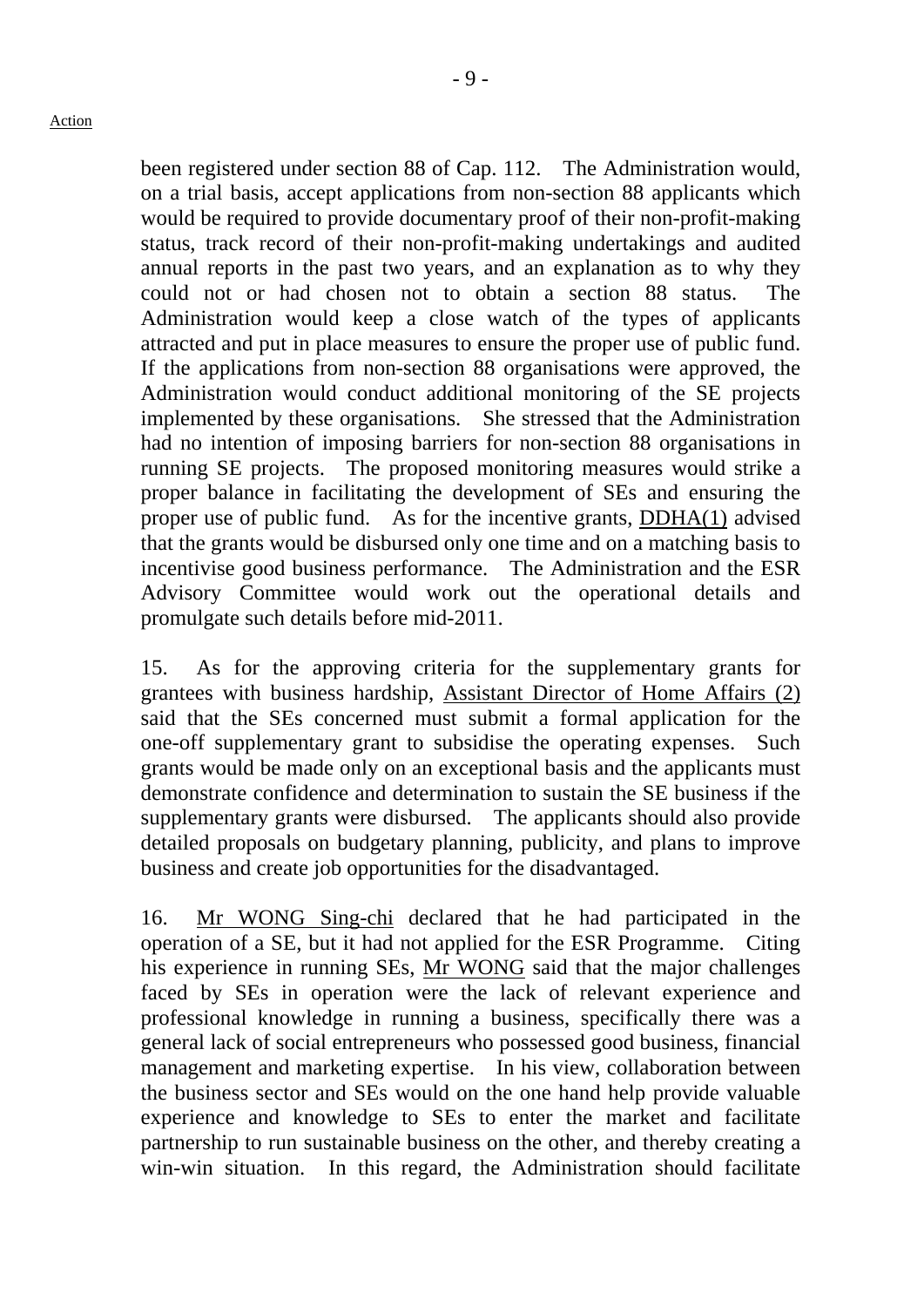cross-sectoral collaboration and encourage the private sector to develop SE projects. Mr WONG added that consideration should be given to offering tax concession to SEs to assist them to achieve financial viability.

17. Mr Paul CHAN declared that he was a board member of some organisations as well as the honourary auditor of some SEs which might have applied for the ESR funding. Mr CHAN expressed support for accepting application from non-section 88 organisations for the ESR Programme in a bid to enable more non-profit-making organisations to run SEs and help the socially disadvantaged. As regards monitoring of non-section 88 organisations, Mr CHAN took the view that instead of imposing unnecessary administrative barriers, the Administration should put the emphasis on inspecting the transaction records of these organisations to see if there were any irregularities when conducting inspections of SE business. More importantly, the Administration should introduce facilitating measures for fostering the further development of SEs.

18. Mr LEUNG Yiu-chung held the view that the primary objective of operating SEs was to assist the socially disadvantaged to be self-reliant through employment and thereby the Government should provide more support to SEs in this regard. To enhance the sustainability of SEs, Mr LEUNG said that the Administration should consider raising the funding ceiling per project and further extending the funding period in the light of the enormous start-up costs, and awarding certain existing government services contracts to SEs despite he personally did not support such a policy. As rental attributed to a substantial part of the operation cost, Mr LEUNG added that the Housing Department and The Link REIT should consider offering premises to SEs at a rental level lower than the market value.

19. Mr Frederick FUNG declared that he was the Chairman of a charitable organisation which had applied for the ESR funding. Mr FUNG expressed disappointment that the Administration's paper had not set out the views of the Social Enterprise Advisory Committee, if any, on further improving the ESR Programme. With reference to overseas experience, Mr FUNG commented that the objective of SEs was not merely poverty alleviation, but a tool to achieve different social objectives ranging from cultural heritage to environmental protection. As the first step to further develop SEs, the Administration should provide a clear definition and legal framework for SEs as well as specify the objectives and target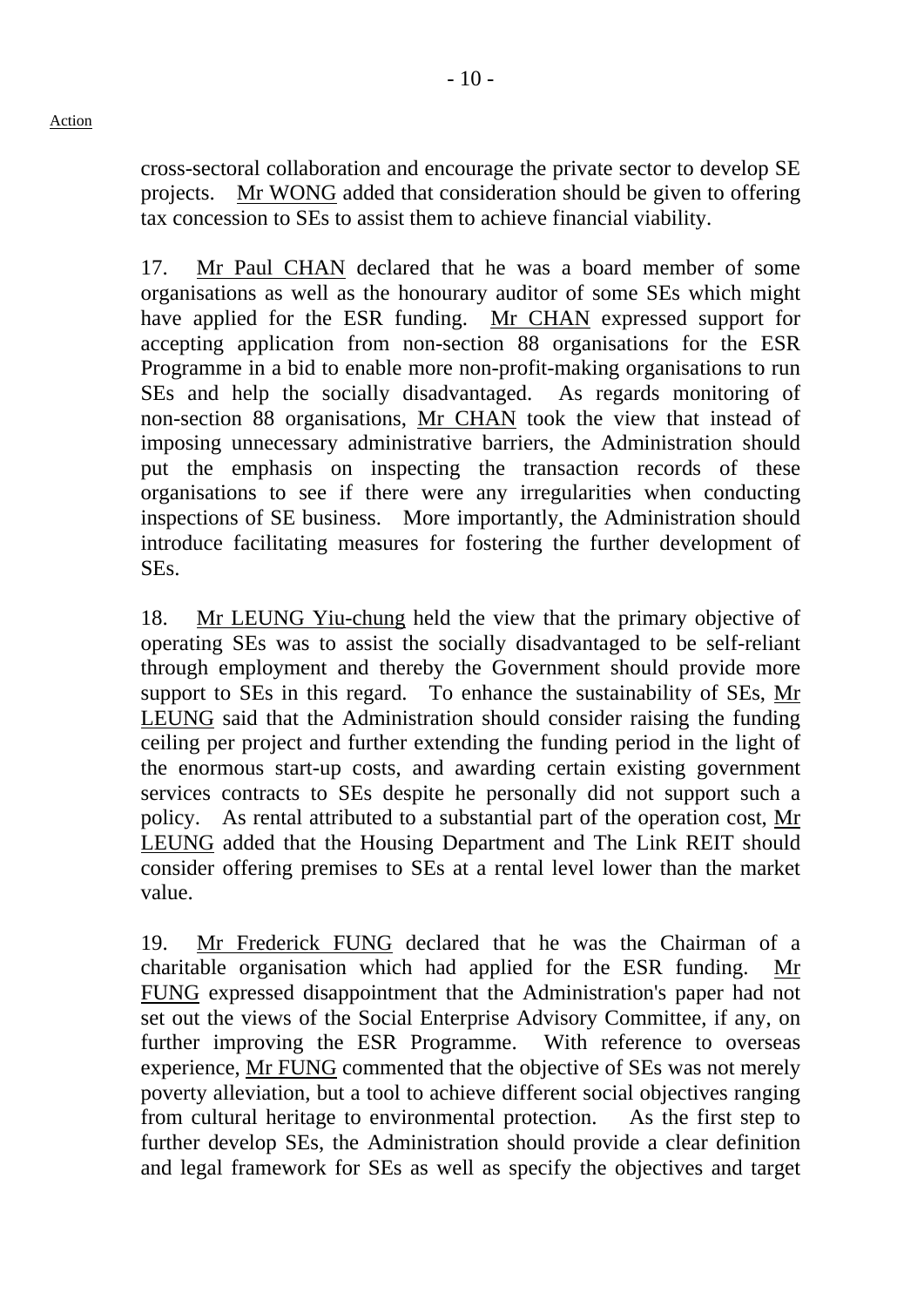groups of SEs. Mr FUNG added that apart from providing SEs with start-up grants, the Government should introduce facilitating measures from the policy perspective to help SEs sustain their business. Notably, consideration should be given to awarding a specified percentage of government service contracts to SEs, and offering tax concession to SEs.

20. The Chairman declared that he was a committee member of a charitable organisation which had applied for the ESR funding. The Chairman said that given SEs should be operating on a self-financing basis, he did not see the need to make a distinction section 88 organisations and non-section 88 organisations for the purpose of applying for the ESR Programme. While the ESR Programme would provide a start-up fund for SEs, it was of paramount importance that the Government would formulate policies with a view to creating an enabling environment for the sustainable operation of SEs. In this connection, the Government should earmark premises in government buildings for priority allocation to SEs at concessionary rental if such SEs would employ a certain proportion of the socially disadvantaged. The Chairman added that the Administration should gauge the views of the SE sector in formulating the facilitating measures.

21. Responding to members' views, USHA said that the improvement measures were drawn up having regard to the views of the Social Enterprise Advisory Committee, the ESR Advisory Committee, the SE operators and other relevant stakeholders. The Administration would fully take into account the views of members and deputations in working out the details of the improvement measures. USHA further said that as rightly pointed out by some deputations, the public awareness and understanding of SEs was encouraging. The drop in the number of applications for the ESR Programme was due to the fact that the economic situation was unstable in the past few years and that a number of SEs had reached the scaling up stage of development.

22. As regards the facilitating measures for enhancing the sustainability of SEs, USHA advised that the Government would continue with publicity and promotional efforts to encourage members of the public to use the products and services of SEs as well as promote the collaboration between the business sector and SEs to foster the development of SEs. USHA further advised that the Administration was fully aware of the challenges faced by SEs in running sustainable business and achieving social objectives as well as the problem of high rentals. However, as SEs should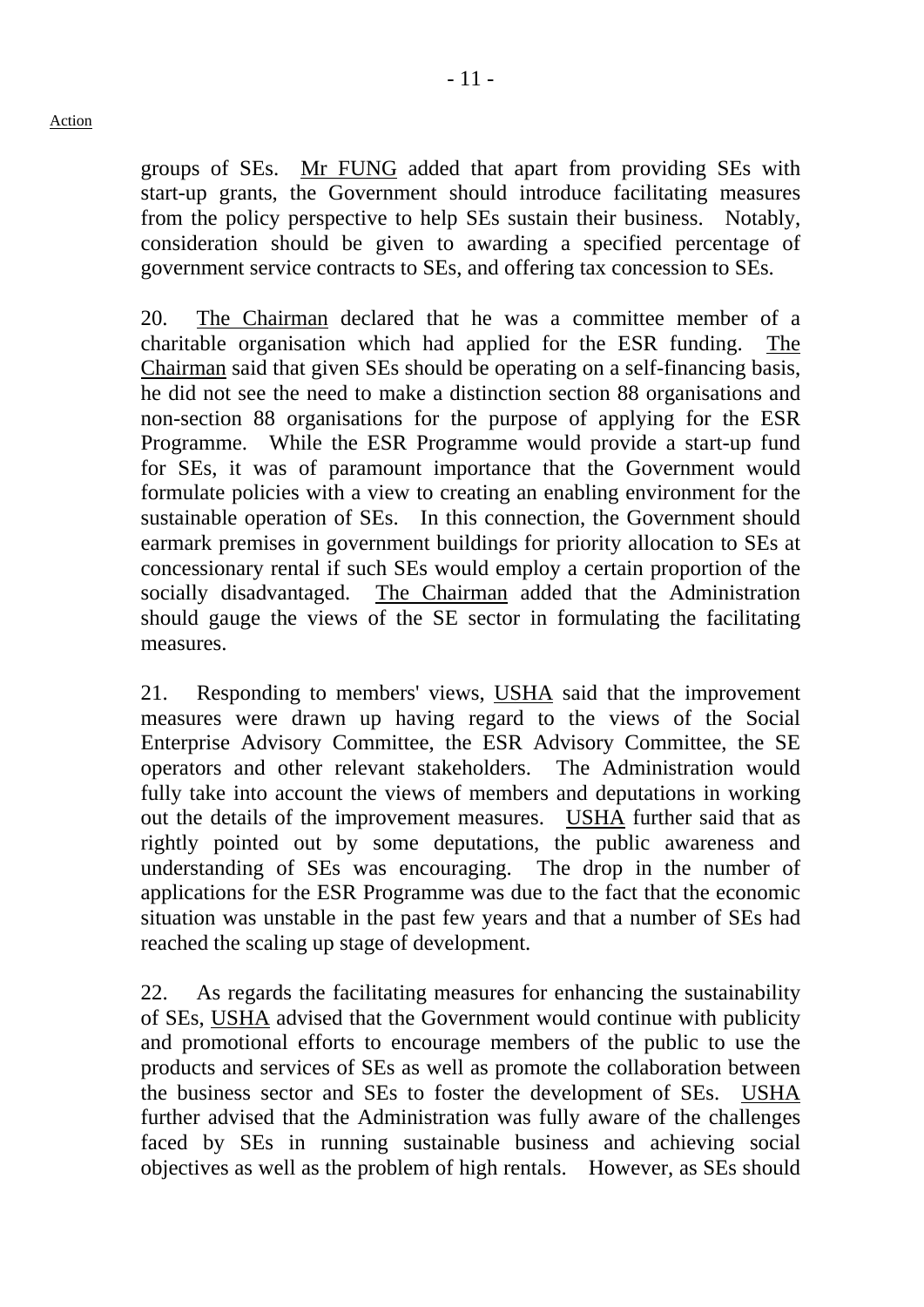run like a business, it would give rise to the concern about unfair competition with the business sector if too much Government support, say, rent concession, was provided for the SE sector to run business on a commercial basis. Notwithstanding this, the number of government cleansing services contracts reserved for priority bidding by SEs had been increased from 38 in 2008 to 52 in 2009-2010. USHA stressed that the Government would strive to encourage the cross-sector collaboration to promote social entrepreneurship.

# **VI. Child fatality review**

[LC Paper Nos. CB(2)941/10-11(01) and CB(2)972/10-11(06) to  $(07)$ ]

23. Deputy Director of Social Welfare (Services) ("DDSW(S)") briefed members on the findings and recommendations made by the Review Panel of the Pilot Project on Child Fatality Review ("the Pilot Project") upon the completion of its review of child death cases which occurred in 2006 and 2007 as well as its evaluation of the Pilot Project, as detailed in the Administration's paper. DDSW(S) said that the Administration highly appreciated the efforts of the Review Panel and acknowledged the value of the child fatality review in facilitating improvement in the current child protection work and child welfare systems for the prevention of avoidable child deaths. The Administration accepted in principle the recommendations of the Review Panel and would map out the way forward, including the setting up of a standing child fatality review mechanism under the Social Welfare Department ("SWD").

#### Meeting with deputations

#### *Against Child Abuse Ltd. [LC Paper No. CB(2)1040/10-11(01)]*

24. Mrs Priscilla LUI presented the views of Against Child Abuse Ltd. as detailed in the submission. Mrs LUI said that the child fatality review revealed that children were at grave risks and early prevention at various levels was essential, but preventive measures had not yet been put in place. She took a strong view that a permanent child fatality and serious cases review mechanism should be set up to review not only child fatal cases but also serious injuries cases so as to safeguard the welfare of children and prevent the occurrence of tragic incidents.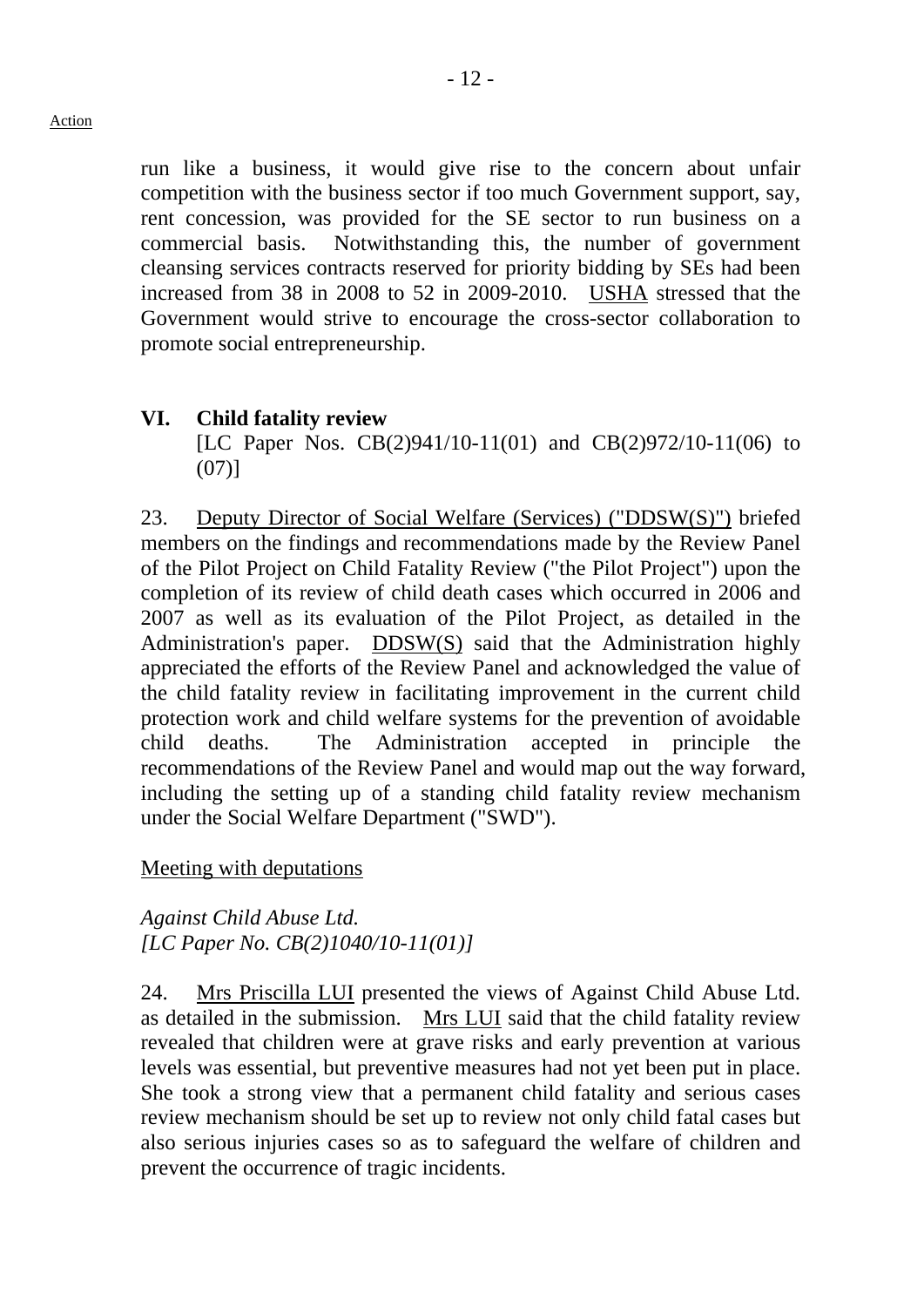# *Hong Kong College of Paediatricians [LC Paper No. CB(2)1040/10-11(02)]*

25. Dr Patricia IP introduced the submission of the Hong Kong College of Paediatricians. While appreciating the efforts of the Review Panel, Dr IP said that the Review Panel should, in the light of overseas experience, extend the scope of the review to cover serious cases. Pointing out that the Coroner's Inquiry would not look into the underlying causes of child fatality cases and the lack of a statutory mechanism for such review, Dr IP was concerned about the accessibility and reliability of information available for the review. Dr IP took the view that the Administration should have regard to overseas experience and set up a statutory review mechanism for child fatality review, follow-up and monitoring of the implementation of recommendations so made.

# *Hong Kong Committee on Children's Rights [LC Paper No. CB(2)1019/10-11(02)*

26. Dr CHOW Chun-bong presented the views of Hong Kong Committee on Children's Right as detailed in the submission. Dr CHOW drew members' attention to the inadequacies of the recommendations of the Review Panel. As the Review Panel was not a statutory mechanism, he cast doubts on the extent to which the recommendations of the Review Panel would be taken forward. He appealed to members to follow up the proposal of setting up a statutory Children's Commission. In the meantime, a dedicated bureau/department should be responsible for coordinating the implementation progress of the recommendations and setting specific targets for reducing fatal incidents after putting in place the improvement measures. Dr CHOW expressed concern about the role of the Family Council in drawing up and implementing recommendations of the Review Panel as they were related to the welfare of children. Lastly, Dr CHOW urged the Administration to look into the issue of children being left unattended alone at home without further delay.

# *The Hong Kong Council of Social Service ("HKCSS") [LC Paper No. CB(2)1040/10-11(03)]*

27. Mr Ken CHAN introduced the submission of HKCSS. Mr CHAN said that the stakeholders were glad to learn that a standing child fatality review mechanism would be set up under SWD. However, the welfare

Action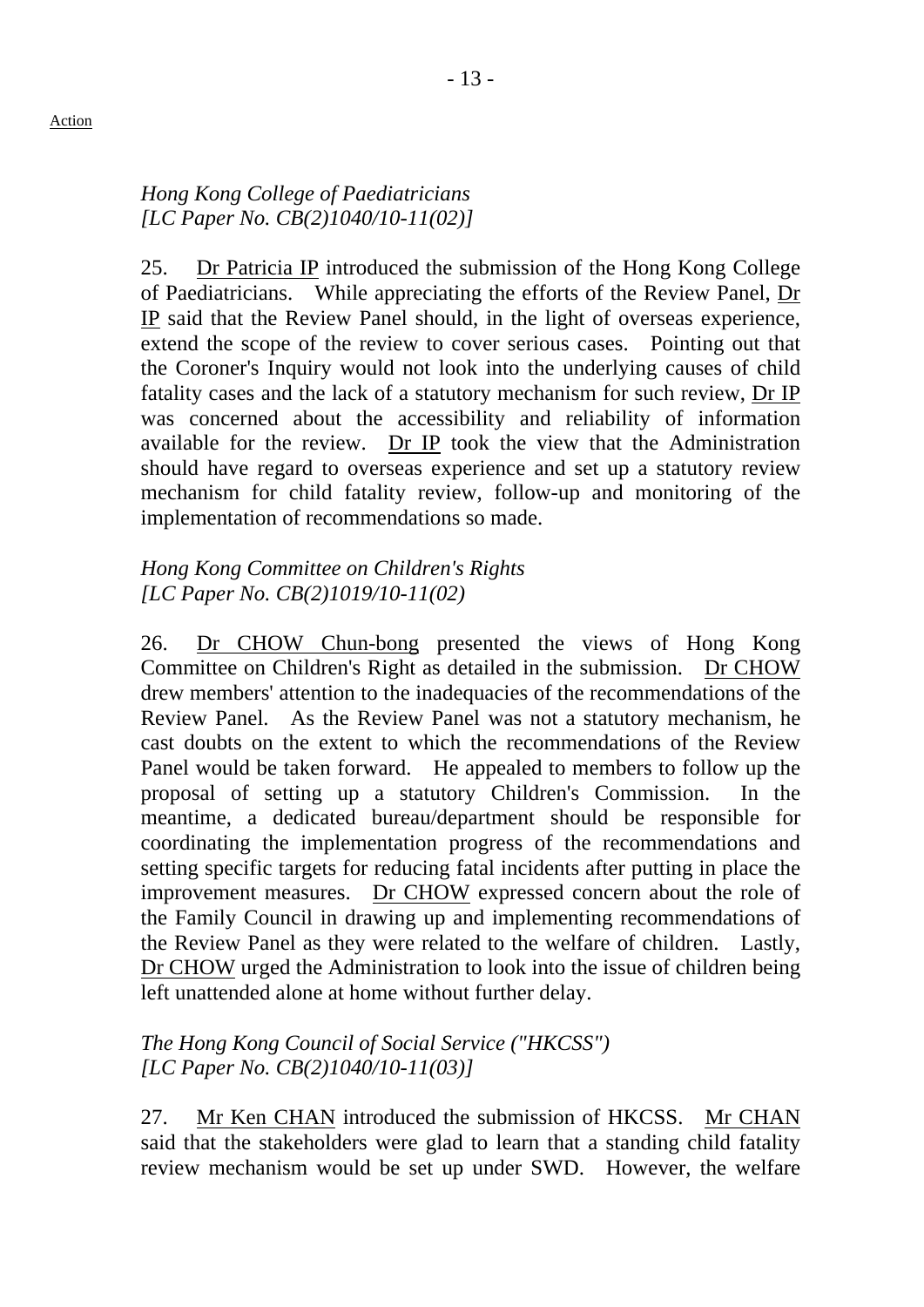sector considered that the scope of the review mechanism should be expanded to cover serious injuries cases. To this end, the Administration should consider setting up working groups comprising different professionals to define and identify relevant serious injuries cases for further study of the standing child fatality review mechanism. Mr CHAN further said that it was unnecessary for the Review Panel to commence the review of specific cases upon the completion of all court proceedings. Other than documentation review, family members of the deceased child should be invited to provide information to the Review Panel as far as practicable. Mr CHAN added that the Administration should draw up long-term, medium-term and short-term targets for monitoring the implementation of the recommendations made by the Review Panel.

#### Discussion

28. Dr PAN Pey-chyou welcomed the proposal to set up a standing child fatality review mechanism as a zero tolerance approach should be adopted in respect of child fatality cases. Dr PAN was of the view that the police and forensic pathologist should be involved in the review mechanism to further enhance the multi-disciplinary representation of the review body. Moreover, to balance the representativeness of the review mechanism, consideration should be given to increasing the number of parent representatives sitting in the Review Panel.

29. Mr Albert HO welcomed the proposal of setting up a standing child fatality review mechanism. He shared the views of the deputations that the scope of the review mechanism should be expanded to cover all serious injuries cases. Citing his experience in attending two Coroner's Inquiry in 2006 and 2007 involving child deaths caused by domestic violence, Mr HO said that he was given the impression that the prosecution was not willing to touch upon recommendations for prevention of such tragedies. In his view, the review mechanism should by no means replace the Coroner in conducting in-depth inquiry into the circumstances leading to the death cases and making related recommendations, but supplemented the role of the Coroner's Inquiry. Mr HO further said that consideration should be given to appointing suitable youth member to the Review Panel to facilitate a better understanding of the problems of the younger generation and drawing up recommendations to prevent such child deaths. Moreover, transparency of the work of the Review Panel should be enhanced. Mr HO added that the Administration should make it more transparent in so far as the progress of the implementation of the Review Report's improvement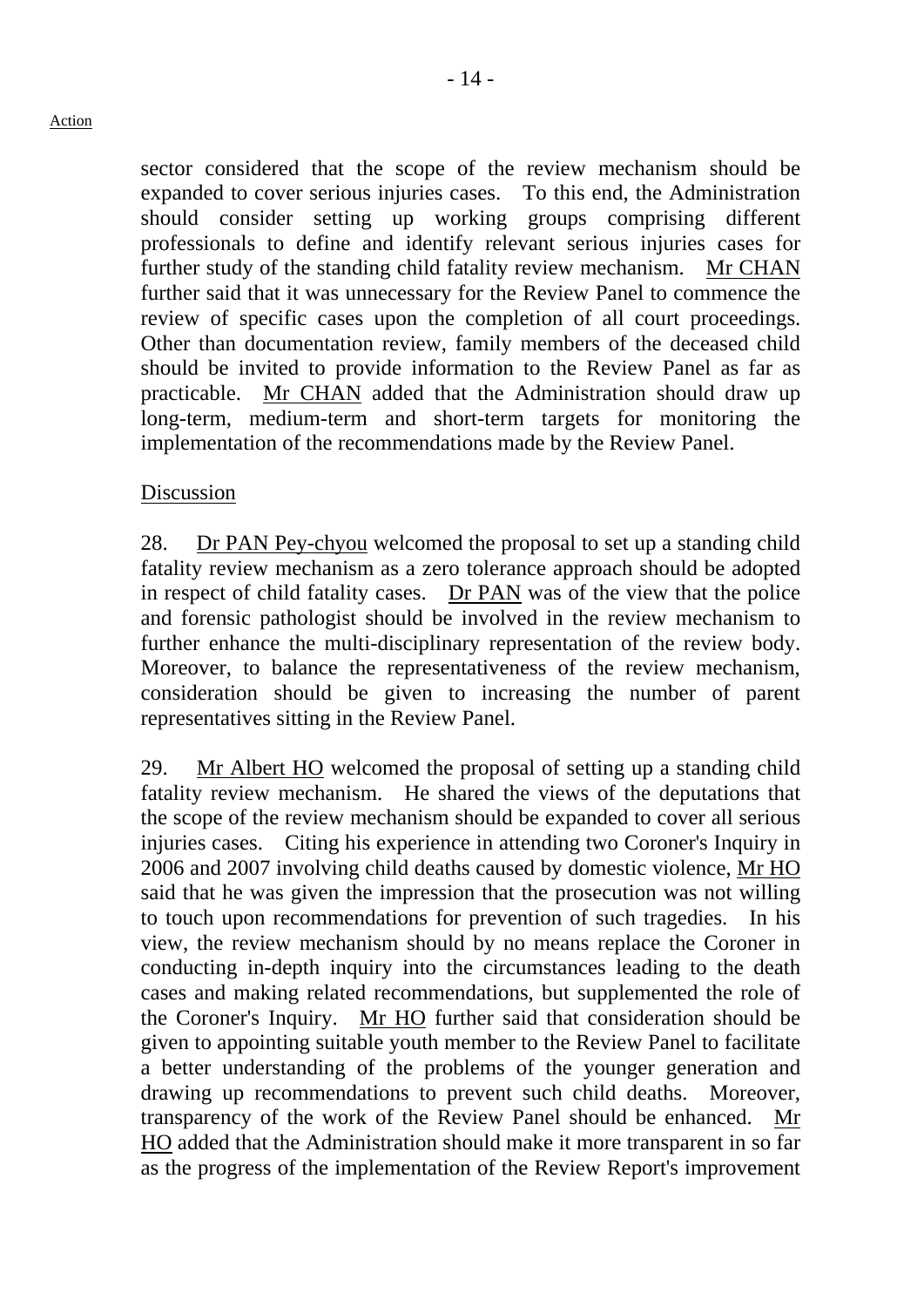measures was concerned.

30. Ms LI Fung-ying noted with concern that of the 24 child suicide cases in 2006 and 2007, two deceased children were 11 years old. Ms LI was concerned about the follow-up on the recommendations and the implementation of improvement measures taken by relevant government bureaux/departments and service organisations, having regard to the fact the Review Panel had completed its work. She enquired whether the Administration would put in place a mechanism to monitor the implementation progress and evaluate the effectiveness of these improvement measures.

31. Noting that of the non-natural deaths occurred in 2006 and 2007, 24 children (27.3%) were died of suicide and 11 children (12.5%) were died of assault, Mr Ronny TONG sought clarification about the classification of those death cases caused by the children's parents. Assistant Director of Social Welfare (Family and Child Welfare) advised that for cases of deceased children in which perpetrators were their parents, they were categorized under the assault cases.

32. Mr Ronny TONG said that the proposal of establishing a statutory Children's Commission had been raised time and again. However, the Administration had repeatedly advised that issues relating to safeguarding the rights and well-being of children would be considered by the Family Council. He asked how the Administration would, in line with the international trend, proceed with the formulation of policies and measures to protect the well-being of children in the event that the interests of children were not the same as that of other family members.

33. Responding to members, DDSW(S) made the following salient points –

(a) the Administration acknowledged the wishes of members and deputations to expand the scope of the review mechanism to cover serious injuries cases in addition to child fatality cases. Following the commencement of the Pilot Project, the Review Panel soon decided to review child death cases involving children who died of non-natural causes. In view of this, it would be more appropriate for the standing review panel to first look into child fatality cases and consider whether the scope of review should be expanded when such needs arose,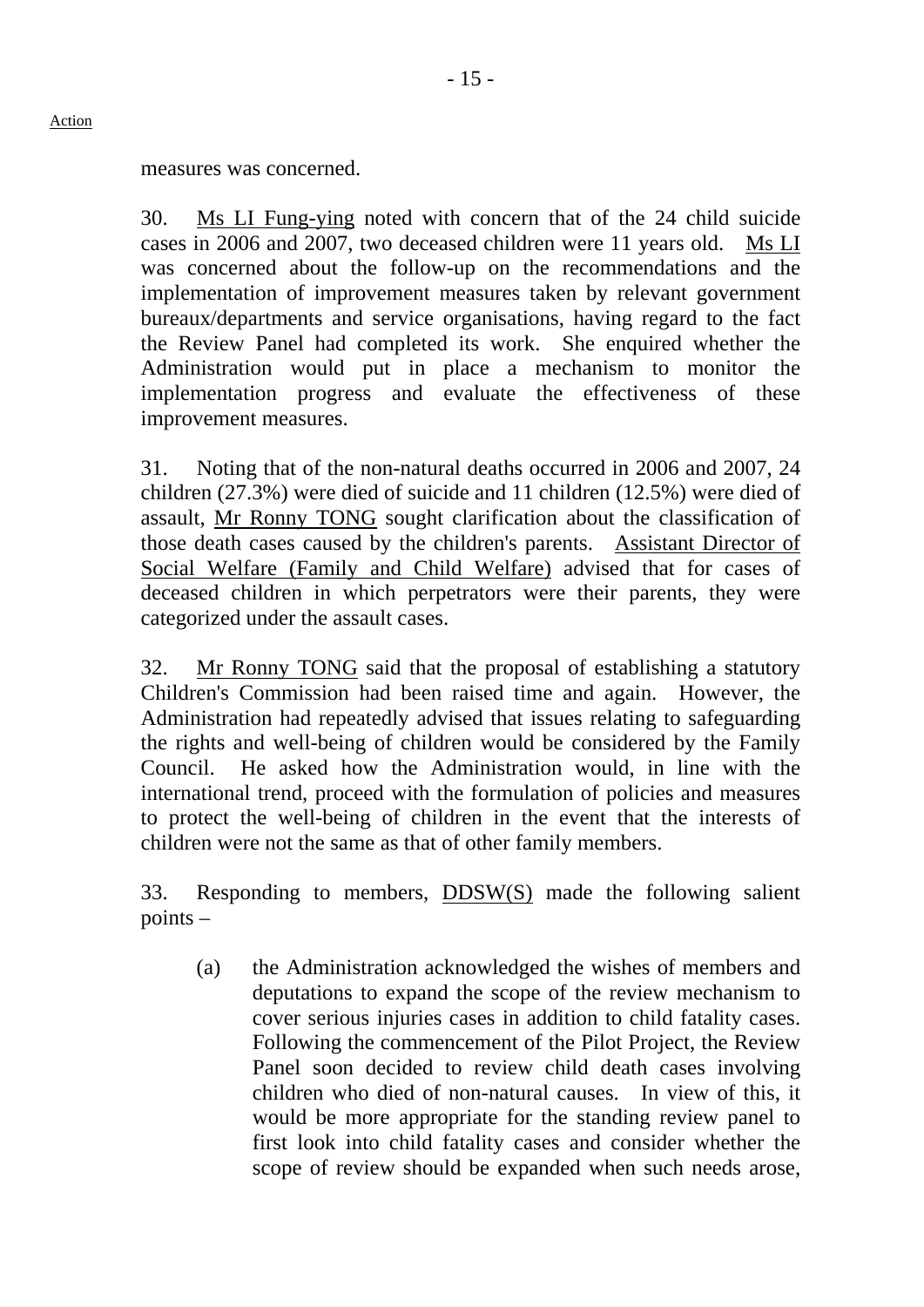despite research studies showed that it was difficult to provide a universal definition of serious injuries cases;

- (b) the Review Panel had made a similar observation on the composition of the Review Panel and recommended that involvement of forensic pathologists and the police could further enhance the multi-disciplinary perspective in case review. The Administration would actively consider the recommendation taking into account the difficulty in identifying suitable personnel for the purpose;
- (c) SWD would continue to launch publicity and public education on the themes of not leaving children unattended at home and provide child care services for needy families;
- (d) the recommendations in the Review Report were generally supported by the concerned government bureaux/departments, service organisations and stakeholders. The related improvement measures taken and their progress were detailed in the Administration's paper and the Final Report. Report on the progress made on the recommendations by the standing review panel would be provided in future as appropriate; and
- (e) as the proposal of establishing an independent statutory Children's Commission straddled a number of policy areas, he would convey the views to concerned bureaux/department for consideration.

*[To allow more time for discussion, the Chairman proposed and members agreed to extend the meeting for 10 minutes.]* 

34. Mr IP Wai-ming noted with concern that of the seven cases of children died of accidental fall, five cases occurred at home and four of them were left unattended. This revealed that more assistance should be provided to grass-root families in taking care of their young children when both parents had gone to work. Although the Neighbourhood Support Child Care Project would be regularized and extended to all the 18 districts, the Administration should also strengthen other child care services and provide flexible child care services to needy families.

35. Dr LEUNG Ka-lau took the view that the Review Panel should